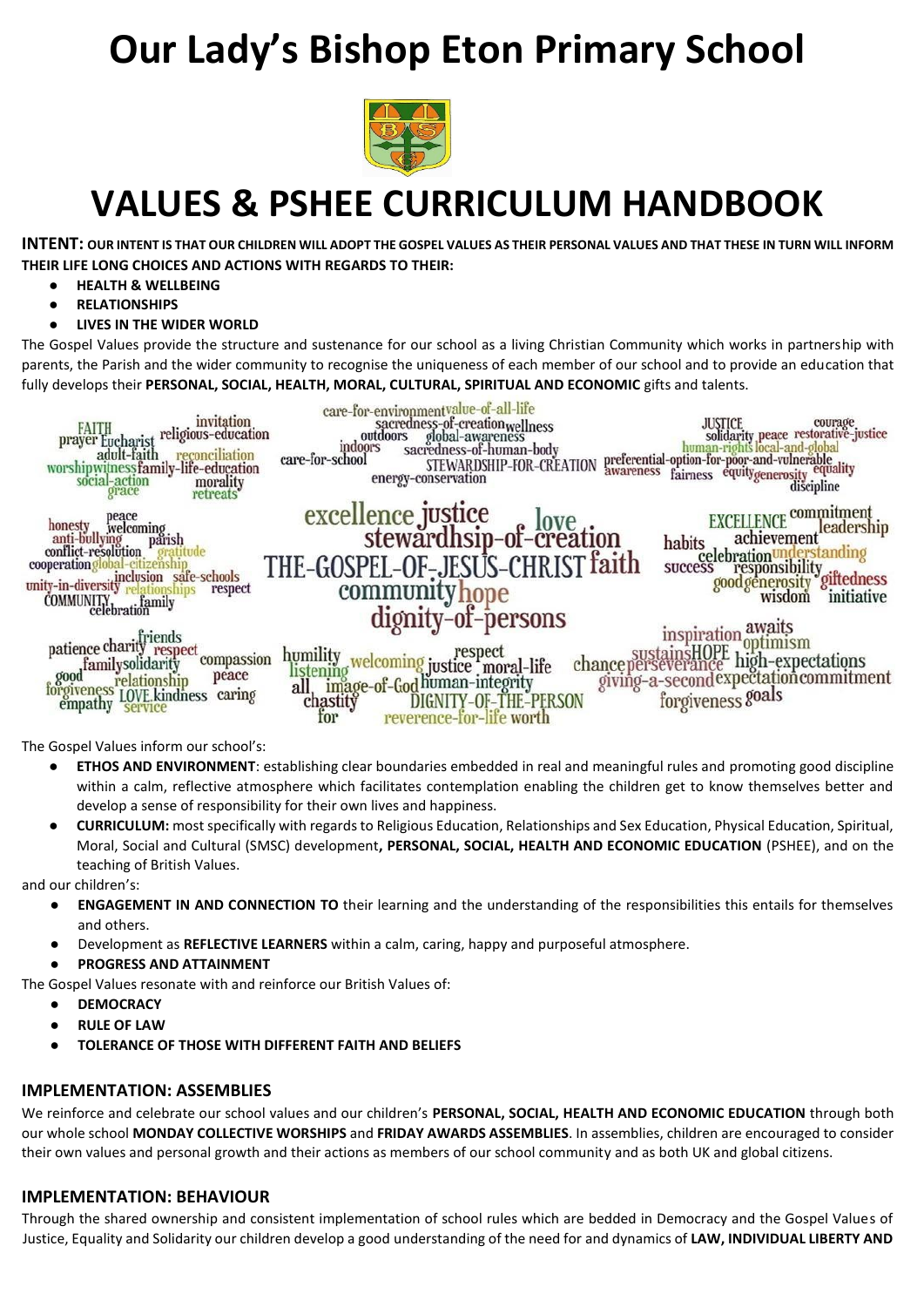**MUTUAL RESPECT.** These key messages are reinforced through our curriculum which educates our children with regards to individual liberties and rights and supports them to understand the need for mutual respect and responsibility **(PSHEE).**

#### **IMPLEMENTATION: COLLECTIVE WORSHIPS & PRAYER LIFE**

Prayer is an important part of our school life and every day our children take part in a daily Collective Worship which, whilst taking many forms across a range of settings and providing opportunities for varied levels of participation, including the highest form of prayer in the Mass and the Holy Eucharist, provides all of our children with positive, appropriately paced personal liturgical experiences which help embed our children's personal and collective values and supports their **PERSONAL, SOCIAL AND EMOTIONAL HEALTH**. Through the prayer life of our school our children are supported to:

**SAY HELLO**: Prayer is an acknowledgement of God's presence and helps puts God back at the centre of our hearts and minds.

**BE THEMSELVES**: God created us with our own gifts and passions, and wants these to shine through in our prayers.

**KEEP IT ALIVE**: Practice makes perfect. When Jesus' apostles said to Him, 'Teach us to pray' (Luke 11:1) he taught them the 'Our Father' prayer. Prayer, is something that we have to work on to become better at it. Our prayer life affects all of the other areas of our life and God can do amazing things in us through our reaching out to him in prayer.

**BE TRANSFORMED**: 'Virtues are formed by prayer. Prayer preserves temperance. Prayer suppresses anger. Prayer prevents emotions of pride and envy.

Prayer draws into the soul the Holy Spirit, and raises man to Heaven' (St. Ephraem of Syria).

|                | <b>SOCIAL</b>                                                                                                                                                                                                                            | <b>MORAL</b>                                                                                                                                                                      | <b>SPIRITUAL</b>                                                                                                                                                                                                                                                                                                                         | <b>CULTURAL</b>                                                                                                                                                                                                                                                      |  |
|----------------|------------------------------------------------------------------------------------------------------------------------------------------------------------------------------------------------------------------------------------------|-----------------------------------------------------------------------------------------------------------------------------------------------------------------------------------|------------------------------------------------------------------------------------------------------------------------------------------------------------------------------------------------------------------------------------------------------------------------------------------------------------------------------------------|----------------------------------------------------------------------------------------------------------------------------------------------------------------------------------------------------------------------------------------------------------------------|--|
| <b>English</b> | Developing skills in speaking and<br>listening and social interaction<br>Writing for and communicating with<br>an audience.<br>Reading about social issues and<br>debating around them<br>Reading about a variety of life<br>experiences | Reflecting on moral issues &<br>auestions<br>exemplified in literature<br>Discussing of right and wrong,<br>behaviour & relationships<br>Forming evaluative judgements.           | Reading literature that explores<br>human experience and response<br>to life and death.<br>Reflecting on the use of stillness<br>and imagination in literature to<br>develop inner awareness.<br><b>Expressing feeling and emotions</b><br>through verbal and written<br>communication, knowing that<br>words can influence feelings.    | Reading stories and literature form<br>other cultures.<br>Being aware of issues such as<br>stereotyping and equal<br>opportunities in literature.<br>Responding to language and<br>meanings in different cultures.                                                   |  |
| <b>Maths</b>   | Taking turns and sharing.<br>Collaborating to gather information<br>and solve problems.<br>Recognising maths skills as a tool for<br>society.                                                                                            | <b>Respecting logic and honesty</b><br>Being aware of manipulation of<br>data statistics.                                                                                         | Enjoying numbers, including the<br>idea of infinity.<br>Reflecting on pattern and order as<br>well as a sense of mystery and<br>space. Exploring the relationship<br>of numbers, shape and objects<br>and the possibility of inter-<br>connectedness.<br>Achieving a sense of achievement<br>and self-worth as understanding<br>develops | Enjoying number & pattern in<br>other cultures<br><b>Respecting mathematical concepts</b><br>in other cultures<br>Respecting universal logic & truth                                                                                                                 |  |
| <b>Science</b> | Collaborating, sharing skills and<br>expertise communicating &<br>interacting<br>Researching science related to issues<br>in society, e.g. alcohol abuse                                                                                 | Reflecting on the impact of<br>scientific discovery & progress<br>Respecting logic, honesty and<br>rigour Being aware of data<br>manipulation & bias<br>Caring for living things. | Linking scientific & spiritual<br>interpretations about the<br>universe and life.<br>Reflecting on the Environment,<br>the mystery of the natural<br>world, physical worth, life cycles<br>and growth. Being aware of<br>physical self as wonderful.                                                                                     | <b>Recognising &amp; respecting</b><br>differences and similarities<br>between groups of humans.<br>Understanding the role and<br>development of scientific thinking<br>in different cultures<br><b>Exploring the cultural impact of</b><br>new scientific knowledge |  |
| Art            | Understanding that Art as a means of<br>learning about people and society.                                                                                                                                                               | Interpreting & reflecting on art<br>which promote a moral point of<br>view.                                                                                                       | Reflecting: Beauty, colour, shape<br>and texture, religious and spiritual<br>ideas, feelings, imagination and<br>expressive thought.                                                                                                                                                                                                     | Reflecting on:<br>Art from different<br>cultures<br>Art as an expression of<br>$\bullet$<br>culture                                                                                                                                                                  |  |
| Computing      | Collaborating<br><b>Collecting data to promote</b><br>understanding of social issues.<br>Reflecting on Individual & group<br>safety                                                                                                      | Respecting<br>logic,<br>honesty,<br>integrity and rigour<br>Being aware of manipulation of<br>data statistics.<br>Reflecting on moral issues                                      | Reflecting on connectedness,<br>independence & self-reliance.                                                                                                                                                                                                                                                                            | Assessing information about<br>cultures collected through or<br>promoted by digital systems<br>Using the internet to make direct<br>contact with children in other<br>cultures                                                                                       |  |
| DT             | Designing with others.<br>Using technology to benefit others                                                                                                                                                                             | Reflecting on moral issues raised<br>by technological discovery &<br>progress                                                                                                     | Developing respect for human<br>potential and achievement.<br>Taking pleasure in physical<br>constructions.                                                                                                                                                                                                                              | Reflecting on designs & artefacts<br>from different times, cultures,<br>countries & climates                                                                                                                                                                         |  |

#### **IMPLEMENTATION: CURRICULUM SUBJECTS**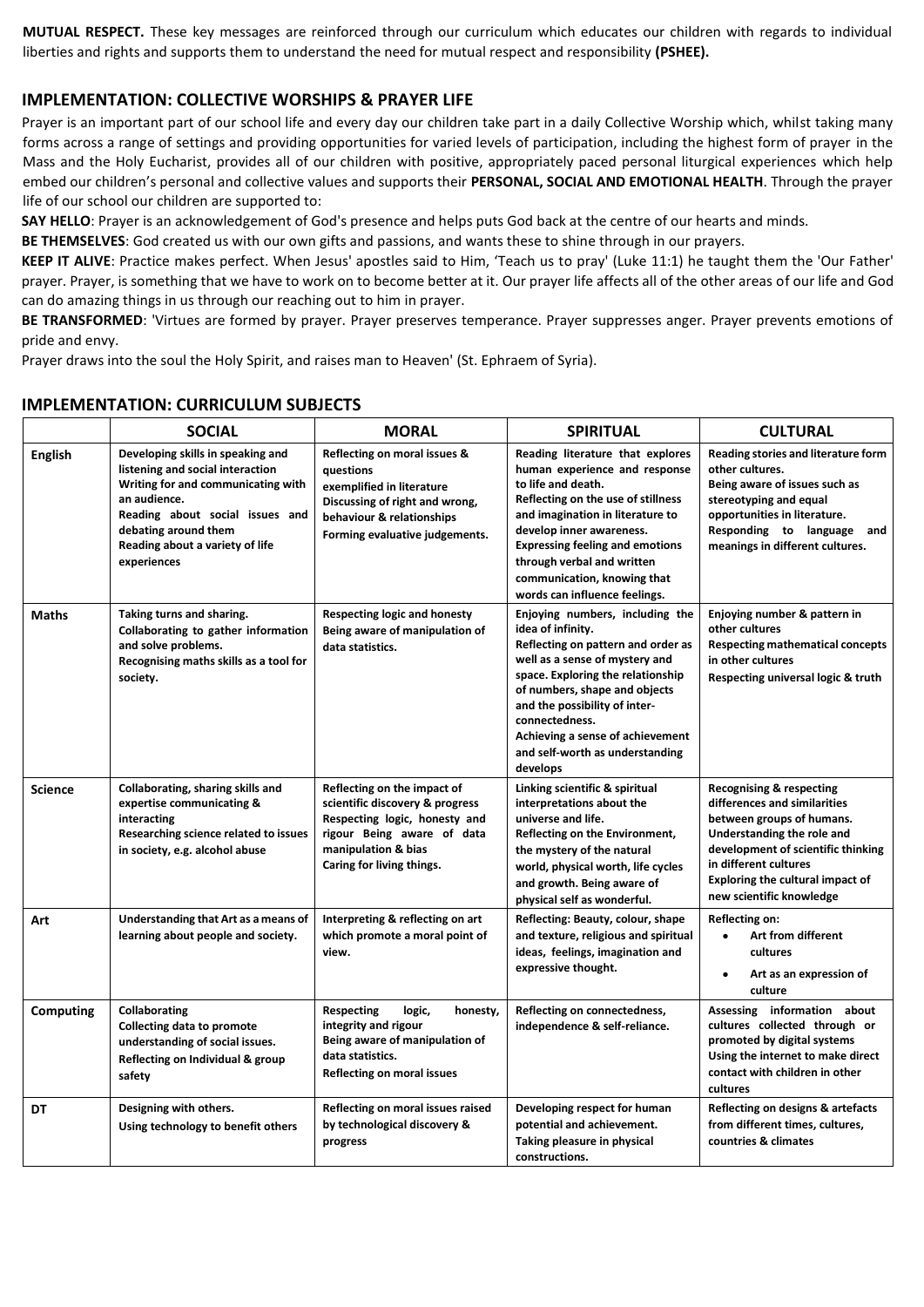| Geography      | Collaborative field work                                                                                                                                                                                | Being aware of:                                                                                                                                                                                                                                                                                                      | Developing:                                                                                                                                                                                                                                                                                                                  | <b>Reflecting on different peoples</b>                                                                                                                                                                                                                                                                      |
|----------------|---------------------------------------------------------------------------------------------------------------------------------------------------------------------------------------------------------|----------------------------------------------------------------------------------------------------------------------------------------------------------------------------------------------------------------------------------------------------------------------------------------------------------------------|------------------------------------------------------------------------------------------------------------------------------------------------------------------------------------------------------------------------------------------------------------------------------------------------------------------------------|-------------------------------------------------------------------------------------------------------------------------------------------------------------------------------------------------------------------------------------------------------------------------------------------------------------|
|                | <b>Local studies</b>                                                                                                                                                                                    | Moral responsibility to care for<br>the environment and not<br>exploit other communities<br>Human exploitation and poverty<br>amid affluence.<br>Misuse of earth's resources and<br>human responses, e.g. recycling<br>and deforestation.                                                                            | A sense of wonder at the earth's<br>variety and order.<br>Self-awareness and relationships<br>with other cultures and<br>environments. An appreciation<br>of natural features                                                                                                                                                | & geographical locations in<br>comparison with own cultural<br>context. Being aware and<br>appreciative of different styles<br>of everyday life. Being aware of<br>the influence of the impact of<br>the environment on societies.                                                                          |
| <b>History</b> | Understanding the influence of the<br>past on the development of society<br>today.                                                                                                                      | Reflecting on:<br>Local, national and<br>$\bullet$<br>world issues.<br>Moral issues, e.g. war<br>$\bullet$<br>and peace.                                                                                                                                                                                             | Reflecting on the Ideas of change<br>and development<br>Understanding the importance<br>of tradition to a community.<br>Developing a sense of time and<br>awareness of personal place<br>within it.                                                                                                                          | Understanding<br>of<br>the<br>development of other cultures<br>and their contribution to the<br>sciences & arts.<br>Understanding of important<br>people and places and their<br>influence on cultures, both<br>positive and negative.                                                                      |
| MFL            | Communicating in a different<br>language Recognising similarities &<br>differences between cultures                                                                                                     | Reflecting on stories with a moral<br>message from other countries.<br><b>Current affairs and human</b><br>responses to them within<br>different countries. Awareness<br>and understanding of fellow<br>human beings living different<br>lifestyles in different countries.                                          | Developing an awareness of the<br>beauty inherent in another<br>language. The use of a different<br>language to express thoughts<br>slightly differently                                                                                                                                                                     | <b>Studying different food and eating</b><br>habits, literature, leisure pursuits,<br>fashion and life styles as part of a<br>cultural tradition.<br><b>Comparing the same systems</b><br>across different cultures                                                                                         |
| Music          | <b>Collaborating work and sharing</b><br>resources.<br>Group singing and composition                                                                                                                    | the<br>ideas<br>Respecting<br>and<br>judgements of others.<br>Learning from the lives of<br>composers.                                                                                                                                                                                                               | <b>Making &amp; listening to music</b><br>Reflecting on the feelings and<br>emotions associated with<br>different types of music.<br>Using music as a background to<br>times of quiet and reflection to<br>develop awareness of the inner<br>self.                                                                           | Reflecting on music from different<br>cultures<br>Understanding music as an<br>expression of culture<br>Studying instruments from other<br>cultures.                                                                                                                                                        |
| P.E            | <b>Collaborating in team showing</b><br>cooperation and respect for<br>others Taking part in team games<br>and obeying rules.<br>Celebrating of the achievement of<br>others Showing good sportsmanship | Developing a sense of fair play &<br>good<br>sportsmanship<br>Taking part in team games and<br>obeying rules.<br>Having an awareness of others'<br>needs<br>Encouragement<br>Celebrating the achievement of<br>others                                                                                                | Developing a spiritual awareness<br>of the body, its beauty and<br>potential through activity and<br>observation. Using movement to<br>express feelings and emotions<br>including dancing for joy.<br>Developing inner determination<br>to do one's best and recognise<br>and develop one's inner potential<br>and strength. | Understanding dance as an<br>expression of culture, e.g. Indian<br>folk.                                                                                                                                                                                                                                    |
| R.E            | Reflecting on family, tradition,<br>religious faiths, social groups,<br>communities, social caring and<br>responsibility.                                                                               | Appreciating stories with a moral<br>message from other world<br>religions.<br>Reflecting on:<br>Ideas of right and<br>$\bullet$<br>wrong behaviour in<br>world religions.<br>Individual and<br>corporate<br>responsibility within<br>religious and other<br>communities.<br>Listening, respecting and<br>evaluating | Learning about religious<br>reflection, humanist ideas and<br>spiritual practices Experiencing<br>space and silence to allow skills in<br>reflection and awareness to<br>develop.<br>Meeting others who belong to<br>other traditions.<br><b>Experiencing awe, wonder and</b><br>transcendence.                              | <b>Understanding different</b><br>religions as part of a cultural<br>tradition. Meeting people from a<br>variety of faiths and cultures,<br>and visiting places of worship.<br><b>Exploring how religious and</b><br>humanist ideas are expressed in<br>different cultures, e.g. food, dress,<br>festivals. |

#### **IMPLEMENTATION: ETHOS & CULTURE**

We use Jesus' life as the basis for our Faith and Prayer life, our Mission Statement, our ethos, our relationships and our understanding of our rights and responsibilities. Our school ethos, culture and provision promote a genuine respect and tolerance for the dignity and equity of different persons. We place a great emphasis on putting our values into action and our children are supported to understand that their actions reflect their values. We believe in our children and expect them to:

- Aspire to positions of responsibility such as House Captain, Play Leader, School Councillor etc
- Consistently complete classwork and homework to a high standard in terms of presentation, productivity and content
- Ensure that everyone in our school is safe and happy
- Wear full uniform every day; uniform in our school reminds us that we are a team working together and helping each other
- Be determined to improve their global and local communities

As a consequence, our school is:

- A welcoming, friendly, bright, lively and happy place where children feel **SAFE** and where **BEHAVIOUR FOR LEARNING** is embedded.
- An **INCLUSIVE SCHOOL** where all are treated equally and fairly and given equality of opportunity and voice regardless of gender, religion, additional need, disability or race.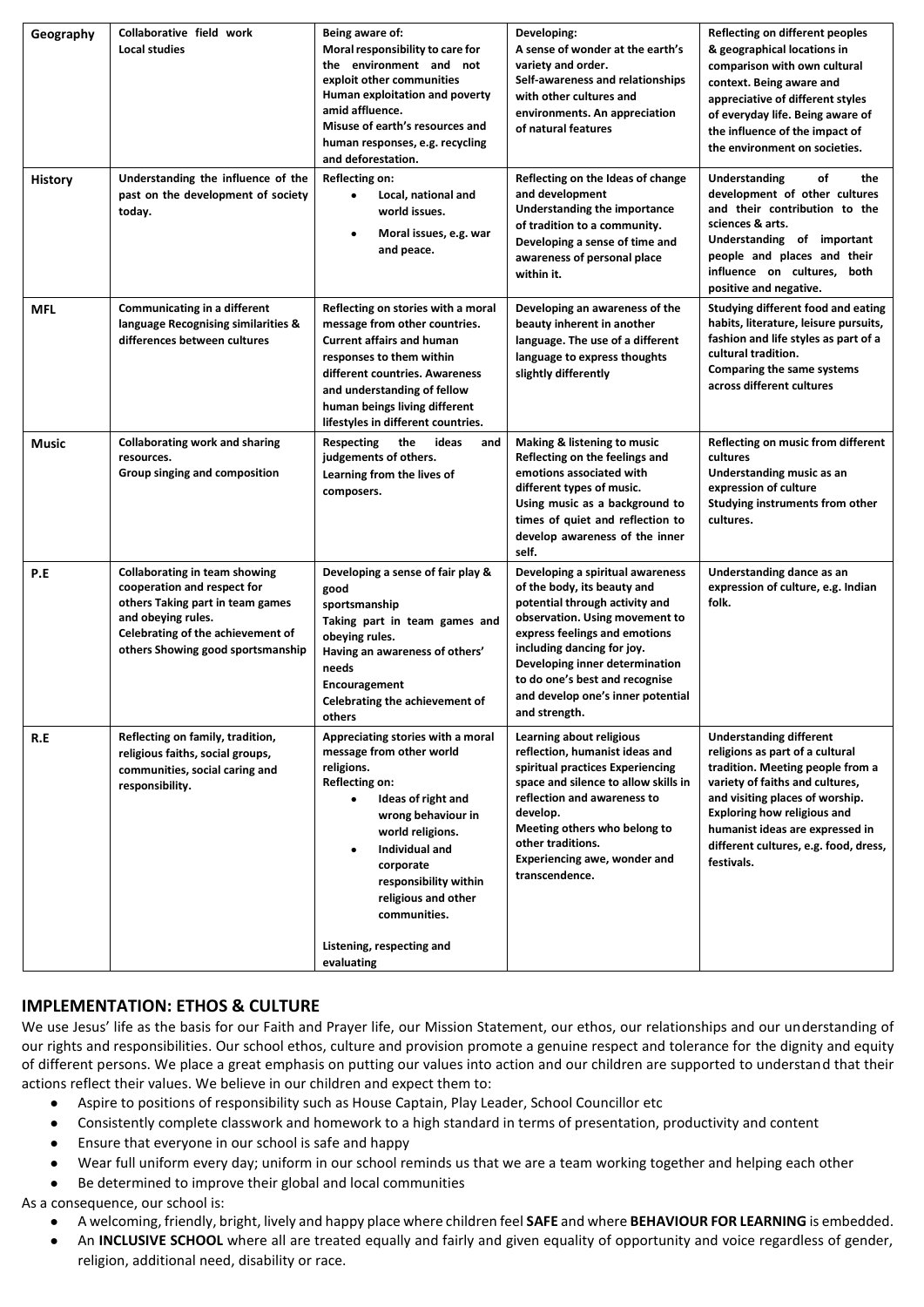- An **ACHIEVING SCHOOL** in which success and achievement are promoted and all of our children are supported to set high standards for themselves and to work hard to achieve these.
- A **HEALTHY SCHOOL** in which we ensure the physical, social, health, spiritual and emotional education and development of our children through our curriculum, extra curricula provision and our competition calendar.
- An active **PARTNER** with parents, the Parish and the wider community to continuously improve all aspects of our provision.

#### **IMPLEMENTATION: EXTRA-CURRICULAR ACTIVITIES & COMPETITIONS**

Attendance at extra-curricular clubs, such as Enterprise Clubs, and competitions provide further significant opportunities for school values to be embedded and for our children to develop their **PERSONAL, SOCIAL, HEALTH AND ECONOMIC EDUCATION**.

#### **IMPLEMENTATION: FOCUS WEEKS WHICH SUPPORT OUR VALUES & PSHEE CURRICULUM**

We organise our curriculum so as to enable us to build in focus weeks which are responsive to local and national initiatives. These contribute to our children's **PERSONAL, SOCIAL, HEALTH AND ECONOMIC EDUCATION** and the development of their values in the following ways:

| <b>Knowledge &amp; Understanding</b>                                                                                                                                                                                                                                                                                                                                                                                                                                                                                                                                                                                                                                                                                                                                                                                                                                                                                                                                                                                                      | <b>Skills</b>                                                                                                                                                                                                                                                                                                                                                                                                                                                                                                                                                                                                                                                                                                                                                                                                                                                     | <b>Values &amp; Attitudes Our</b>                                                                                                                                                                                                                                                                                                                                                                                                                                                                                                                                                                                                                                                                                                                                                                                                                                                                                                                                                                                                                             |
|-------------------------------------------------------------------------------------------------------------------------------------------------------------------------------------------------------------------------------------------------------------------------------------------------------------------------------------------------------------------------------------------------------------------------------------------------------------------------------------------------------------------------------------------------------------------------------------------------------------------------------------------------------------------------------------------------------------------------------------------------------------------------------------------------------------------------------------------------------------------------------------------------------------------------------------------------------------------------------------------------------------------------------------------|-------------------------------------------------------------------------------------------------------------------------------------------------------------------------------------------------------------------------------------------------------------------------------------------------------------------------------------------------------------------------------------------------------------------------------------------------------------------------------------------------------------------------------------------------------------------------------------------------------------------------------------------------------------------------------------------------------------------------------------------------------------------------------------------------------------------------------------------------------------------|---------------------------------------------------------------------------------------------------------------------------------------------------------------------------------------------------------------------------------------------------------------------------------------------------------------------------------------------------------------------------------------------------------------------------------------------------------------------------------------------------------------------------------------------------------------------------------------------------------------------------------------------------------------------------------------------------------------------------------------------------------------------------------------------------------------------------------------------------------------------------------------------------------------------------------------------------------------------------------------------------------------------------------------------------------------|
| <b>Our children will know</b>                                                                                                                                                                                                                                                                                                                                                                                                                                                                                                                                                                                                                                                                                                                                                                                                                                                                                                                                                                                                             | Our children will develop the skills of                                                                                                                                                                                                                                                                                                                                                                                                                                                                                                                                                                                                                                                                                                                                                                                                                           | children will                                                                                                                                                                                                                                                                                                                                                                                                                                                                                                                                                                                                                                                                                                                                                                                                                                                                                                                                                                                                                                                 |
| That it is important to them, their parents,<br>our school and the future that they develop<br>as literate, confident young people whose<br>love of learning supports their self-<br>confidence, health and well-being and<br>social skills.<br>That not all learning takes place behind a<br>desk and that they learn most effectively<br>when they find something hard to achieve<br>they can use their Left and right brain;<br>Different Learning styles -visual, auditory<br>and kinaesthetic and Multiple intelligences<br>and Amazing Memory<br>About the practical requirements of the<br>working world and the need to develop a<br>good level of ability in English, maths, IT and<br>practical activities<br>How to care for themselves and others<br>through self-discipline, self-control and<br>self-responsibility.<br>About: Differences & Diversity; Equality;<br>Globalisation & Interdependence; Social<br>Equality;<br>Sustainable<br>Justice<br>&<br>development; Peace & Conflict<br><b>SUCH AS Enterprise Club</b> | <b>SOCIALLY</b><br>Working collaboratively<br>Co-operation & Conflict Resolution<br><b>EMOTIONALLY</b><br>Developing emotional resilience<br>Nourishing their own self-esteem and self-<br>respect and that of others.<br><b>EXPRESSIVELY</b><br>Using language, dance, dramatic play, music<br>and art to share their thoughts and feelings<br><b>COGNITIVELY</b><br>Making connections between what they<br>learn in class and how it relates to the world<br>of work Problem solving & Risk assessing<br>Thinking critically<br>Setting and achieving goals<br>Consistently applying rigorous learning<br>strategies to real life situations/problems:<br>Observing, Inferring, Measuring,<br>Communicating, Classifying, Predicting<br>Follow and constructing arguments<br><b>PHYSICALLY</b><br>Achieving Increased activity levels and skill<br>development | Recognise their own right, and the rights of<br>others, to develop to their full potential:<br>Be confident, passionate, responsible,<br>dependable and adaptable learners<br>Have a positive, strong work ethic and be<br>self-motivated Develop honesty<br>and<br>integrity and understand the value of<br>loyalty<br>Develop<br>thirst<br>knowledge,<br>for<br>$\mathsf{a}$<br>persistence, resilience, determination &<br>accuracy and a belief that problems have<br>solutions<br>Develop an awareness of assumptions, a<br>loyalty to reality, dignity, fairness, justice,<br>respect, courtesy, tolerance, teamwork,<br>trust and honesty<br>Understand and have pride in their own<br>cultural identity and how people from other<br>cultures have pride in their own cultural<br>identity<br>Have a commitment to Social Justice &<br>Equity, the environment and sustainable<br>development<br>Know that they must challenge injustice &<br>inequality and that they can make a<br>difference<br>Develop a lifelong love of reading for<br>pleasure |

#### **IMPLEMENTATION: PE**

**P.E lessons are used to further reinforce our school and personal values and our children's PERSONAL, SOCIAL EMOTIONAL AND PHYSICAL HEALTH. Our P.E kits have real OLBE on the back and this stands for: Respect, Effort, Attitude, Leadership. We expect our children to live out these values in PE Lessons and intra and inter school competitions.**

| PE LONG TERM PLANNING |          |          |          |                 |          |          |
|-----------------------|----------|----------|----------|-----------------|----------|----------|
| <b>RECEPTION</b>      | Autumn 1 | Autumn 2 | Spring 1 | <b>Spring 2</b> | Summer 1 | Summer 2 |
|                       |          |          |          |                 |          |          |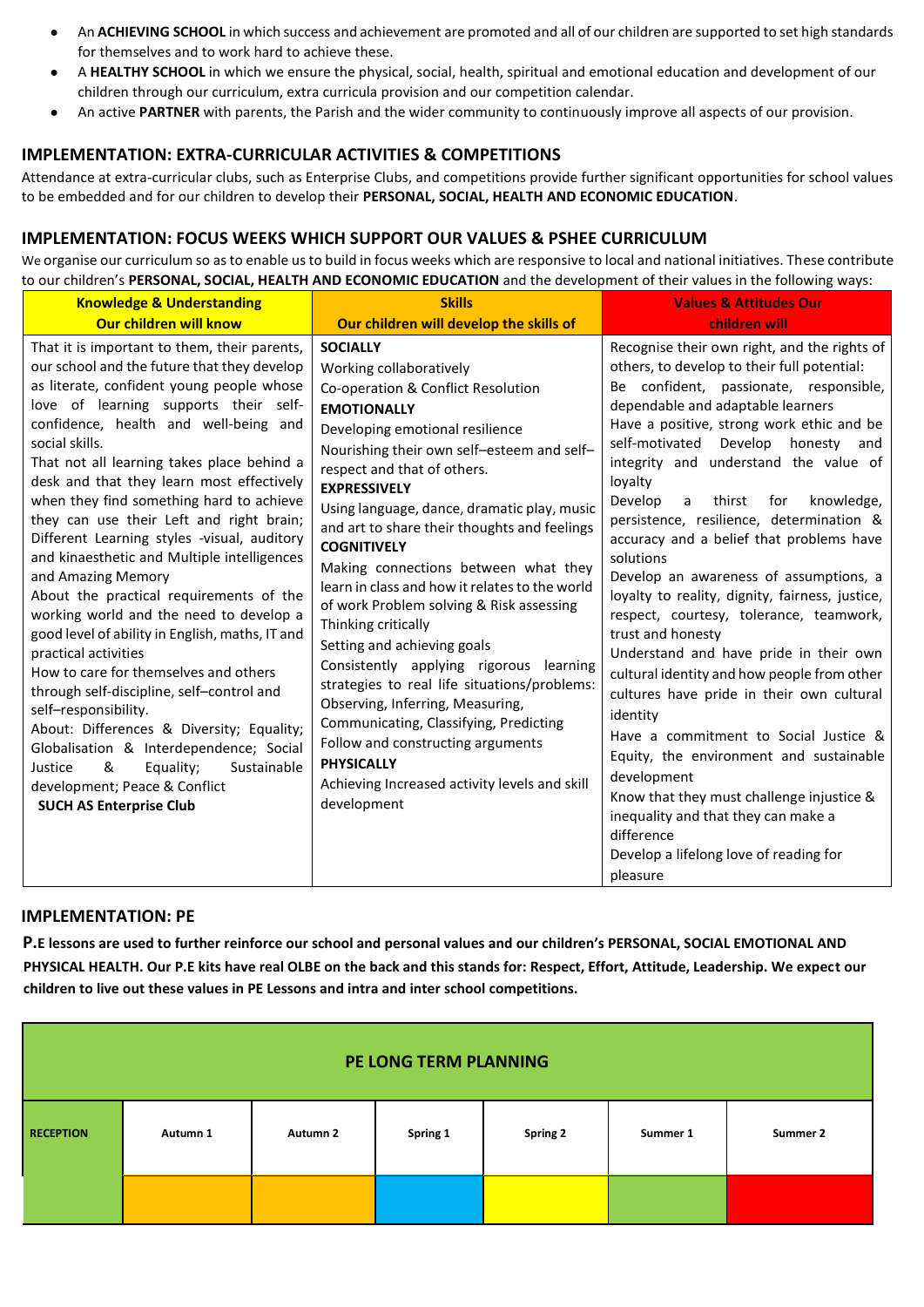| YEAR 1                                      | <b>FUNDAMENTAL</b><br><b>GAMES</b>        | <b>ABC SKILLS</b>                                    |              |                   |                  | <b>STRIKING &amp; FIELDING</b><br><b>NET &amp; WALL</b> |
|---------------------------------------------|-------------------------------------------|------------------------------------------------------|--------------|-------------------|------------------|---------------------------------------------------------|
| <b>YEAR 2</b><br><b>YEAR 3</b>              |                                           | <b>IINVASION GAMES</b>                               | <b>DANCE</b> | <b>GYMNASTICS</b> | <b>ATHLETICS</b> |                                                         |
| YEAR 4                                      | <b>INVASION GAMES</b><br><b>DODGEBALL</b> | <b>FOOTBALL</b><br>$\mathbf{a}$<br><b>BASKETBALL</b> |              |                   |                  |                                                         |
| <b>YEAR 5</b>                               |                                           | <b>INVASION GAMES</b><br><b>HOCKEY</b>               |              |                   | <b>SWIMMING</b>  | <b>SWIMMING</b>                                         |
| YEAR 6                                      |                                           | & HANDBALL                                           |              |                   | <b>ATHLETICS</b> | <b>STRIKING &amp; FIELDING</b><br><b>NET &amp; WALL</b> |
| OAA delivered through trips and residential |                                           |                                                      |              |                   |                  |                                                         |

### **IMPLEMENTATION: PERSONAL, SOCIAL, HEALTH AND ECONOMIC EDUCATION: COLLINS MY LIFE**

Personal, Social, Health and Economic (PSHE) education is a school subject through which pupils develop the knowledge, skills and attributes they need to manage their lives, now and in the future. It helps children and young people to stay healthy and safe, while preparing them to make the most of life and work. PSHE education addresses both pupils' current experiences and preparation for their future. Our Programme of Study provides a spiral curriculum to develop knowledge, skills and attributes across 3 Core Themes, where prior learning is revisited, reinforced and extended year on year.

#### **CORE THEME 1: HEALTH AND WELLBEING**

**CORE THEME 2: RELATIONSHIPS** 

**CORE THEME 3: LIVING IN THE WIDER WORLD**

#### **IMPLEMETATION: RELATIONSHIP, SEX & HEALTH EDUCATION (RSHE)**

Our school teaches RSHE using the Journey In Love scheme as well as No Outsiders. Some aspects of RSHE are also taught through our Science curriculum.

| <b>RE - Relationship Education</b><br><b>HE - Health Education</b> |             |                |                    |                                     |                  |             |                         |
|--------------------------------------------------------------------|-------------|----------------|--------------------|-------------------------------------|------------------|-------------|-------------------------|
|                                                                    |             |                |                    | <b>WW Living in the Wider World</b> |                  |             |                         |
|                                                                    | <b>EYFS</b> | Year 1         | Year 2             | Year 3                              | Year 4           | Year 5      | Year 6                  |
| Autumn 1                                                           |             | Feelings       | Different Types of | Safety Online                       | <b>Nutrition</b> | Body        | Drugs and Alcohol       |
|                                                                    |             | and Special    | <b>Families</b>    | (5 lessons)                         | and Dental       | Image (5    | Education (5            |
|                                                                    |             | People (4      | (4 lessons)        |                                     | Health           | lessons)    | lessons)                |
|                                                                    |             | lessons)       | <b>RE</b>          | <b>REHE</b>                         | (5 lessons)      | <b>RE</b>   |                         |
|                                                                    |             | <b>RE</b>      |                    |                                     | <b>HE</b>        | HE          | <b>HE</b>               |
|                                                                    |             | <b>HE</b>      |                    |                                     |                  |             |                         |
| <b>Autumn 2</b>                                                    |             | <b>Staying</b> | Healthy Bodies (4  | Celebrating                         | Human            | Bereavement | Mental and              |
|                                                                    |             | Safe (4        | lessons)           | Achievements                        | Rights           | and Loss (5 | <b>Emotional Health</b> |
|                                                                    |             | lessons)       | <b>RE</b>          | and Being                           | (5 lessons)      | lessons)    | (5 lessons)             |
|                                                                    |             | <b>RE</b>      | HE                 | Resilient                           | <b>WW</b>        | <b>RE</b>   | <b>HE</b>               |
|                                                                    |             | <b>HE</b>      |                    | (5 lessons                          |                  | <b>HE</b>   |                         |
|                                                                    |             | <b>WW</b>      |                    | <b>REHE</b>                         |                  |             |                         |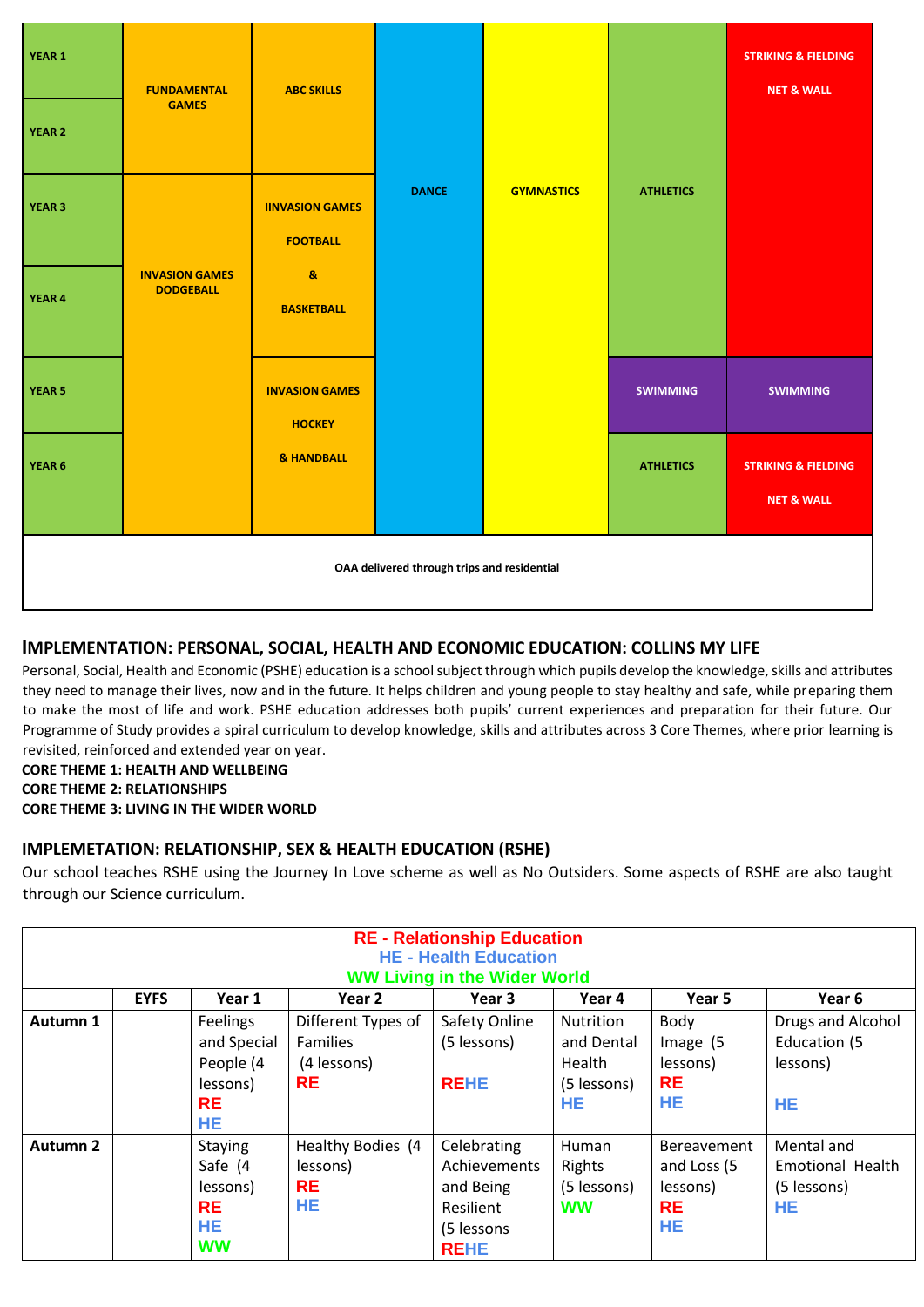| Spring 1                                                                                         |                                                                                                                                                                                                                                                                                                | <b>Healthy Me</b><br>(4 lessons)<br>HE                                                                                                                                                                                                                                                                                  | Feeling<br>Included (4<br>lessons)<br><b>RE</b>                                                                                                                                                                                                                   | Being Part of a<br>Community<br>(5 lessons)<br><b>WW</b>                                                                                                                                                                                                                       | Emergency<br><b>Situations</b><br>(5 lessons)<br><b>HEWW</b>                                                                                                                                                                   | Fake News (5<br>lessons)<br><b>HE</b><br><b>WW</b>                                                                                                                                                                | <b>Global Sustainable</b><br>Development<br>Goals (5 lessons)<br><b>WW</b>                                                                                                                                    |
|--------------------------------------------------------------------------------------------------|------------------------------------------------------------------------------------------------------------------------------------------------------------------------------------------------------------------------------------------------------------------------------------------------|-------------------------------------------------------------------------------------------------------------------------------------------------------------------------------------------------------------------------------------------------------------------------------------------------------------------------|-------------------------------------------------------------------------------------------------------------------------------------------------------------------------------------------------------------------------------------------------------------------|--------------------------------------------------------------------------------------------------------------------------------------------------------------------------------------------------------------------------------------------------------------------------------|--------------------------------------------------------------------------------------------------------------------------------------------------------------------------------------------------------------------------------|-------------------------------------------------------------------------------------------------------------------------------------------------------------------------------------------------------------------|---------------------------------------------------------------------------------------------------------------------------------------------------------------------------------------------------------------|
| <b>Spring 2</b>                                                                                  |                                                                                                                                                                                                                                                                                                | All Around<br>Us (4<br>lessons)<br><b>HE</b><br><b>WW</b>                                                                                                                                                                                                                                                               | Healthy Minds (4<br>lessons)<br>HE                                                                                                                                                                                                                                | Exercise<br>(5 lessons)<br>HE                                                                                                                                                                                                                                                  | (5 lessons)<br>Money<br>Matters<br><b>WW</b>                                                                                                                                                                                   | Life in Plastic<br>(5 lessons)<br><b>WW</b>                                                                                                                                                                       | E-Safety and Social<br>Media (5 lessons)<br><b>RE</b>                                                                                                                                                         |
| Summer 1                                                                                         |                                                                                                                                                                                                                                                                                                | Money<br>Matters (4<br>lessons)<br><b>WW</b>                                                                                                                                                                                                                                                                            | Caring for the<br>Environment and<br>Social<br>Responsibility (4<br>lessons)<br><b>RE</b><br>HE<br><b>WW</b>                                                                                                                                                      | Stereotypes<br>(5 lessons)<br><b>RE</b>                                                                                                                                                                                                                                        | <b>Falling Out</b><br>and Making<br>Up<br>(5 lessons)<br><b>REWW</b>                                                                                                                                                           | Changes in<br>Friendships (5<br>lessons)<br><b>RE</b>                                                                                                                                                             | Anti-Social<br>Behaviour and the<br>Role of Police and<br>the Law (5<br>lessons)<br><b>WW</b>                                                                                                                 |
| <b>Summer</b><br>2: Journey<br>In Love<br>- Social &<br>Emotional<br>- Physical                  | The<br>Wonder<br>of Being<br><b>Special</b><br>and<br>Unique                                                                                                                                                                                                                                   | <b>We Meet</b><br>God's Love<br>in Our<br>Family                                                                                                                                                                                                                                                                        | We Meet God's<br>Love in Our<br>Community                                                                                                                                                                                                                         | <b>How We Live</b><br>in Love                                                                                                                                                                                                                                                  | <b>God Loves</b><br>Us in Our<br><b>Differences</b>                                                                                                                                                                            | <b>God Loves Us</b><br>in our<br><b>Changing and</b><br><b>Developing</b>                                                                                                                                         | The Wonder of<br>God's Love in<br><b>Creating New Life</b><br><b>Plus PSHE Topic 2</b><br>lesson 2 and 3 -<br>consent.                                                                                        |
| - Spiritual<br><b>Summer</b><br>2: No<br><b>Outsiders</b><br>in Our<br><b>School</b><br>(5 days) | 1. To say<br>what I<br>think<br>2. T <sub>O</sub><br>understa<br>nd that<br>it's ok to<br>like<br>different<br>things<br>3. to<br>make<br>friends<br>with<br>someone<br>different<br>4. To<br>understa<br>nd that<br>all<br>families<br>are<br>different<br>5. To<br>celebrate<br>my<br>family | 1.To like the<br>way I am<br>2.To play<br>with the<br>boys and<br>girls<br>3.T <sub>O</sub><br>recognise<br>that people<br>are different<br>ages<br>4. To<br>understand<br>that our<br>bodies work<br>in different<br>ways<br>5.7 <sub>o</sub><br>understand<br>that we<br>share the<br>world with<br>lots of<br>people | 1.To understand<br>what diversity is<br>2. To understand<br>how we share the<br>world<br>3. To understand<br>what makes<br>someone feel proud<br>4. To feel proud of<br>being something<br>different<br>5. To be able to<br>work with<br>everybody in my<br>class | 1.T <sub>O</sub><br>understand<br>how difference<br>can affect<br>someone<br>2.To<br>understand<br>what<br>'discrimination'<br>means<br>3. To find a<br>solution to a<br>problem<br>4. Use<br>strategies to<br>help someone<br>who feels<br>different<br>5. To be<br>welcoming | 1.To know<br>when to be<br>assertive<br>2. T <sub>O</sub><br>understand<br>why people<br>choose to<br>get married<br>3.To<br>overcome<br>language as<br>a barrier<br>4.To ask<br>questions<br>5.To be who<br>you want to<br>be | 1.To learn from<br>our past<br>2. To justify my<br>actions<br>3. To recognise<br>when someone<br>needs help<br>4.To<br>appreciate<br>artistic<br>freedom<br>5.To accept<br>people who<br>are different<br>from me | 1.To promote<br>diversity<br>2. To stand up to<br>discrimination<br>3. To challenge the<br>causes of racism<br>4.To consider how<br>my life story may<br>change as I grow up<br>5. To recognise my<br>freedom |

## **IMPLEMENTATION: POSITIONS OF RESPONSIBILITY: \* Elected by children**

Positions of responsibility provide further opportunities for our children's **PERSONAL, SOCIAL, HEALTH AND ECONOMIC EDUCATION** and for them to live out the school's values.

| Head Boy * | Deputy Head Boy * | $\sim$<br>. Girl<br>Head<br>$\sim$ $\sim$ | Head Girl *<br>Deputy |
|------------|-------------------|-------------------------------------------|-----------------------|
|------------|-------------------|-------------------------------------------|-----------------------|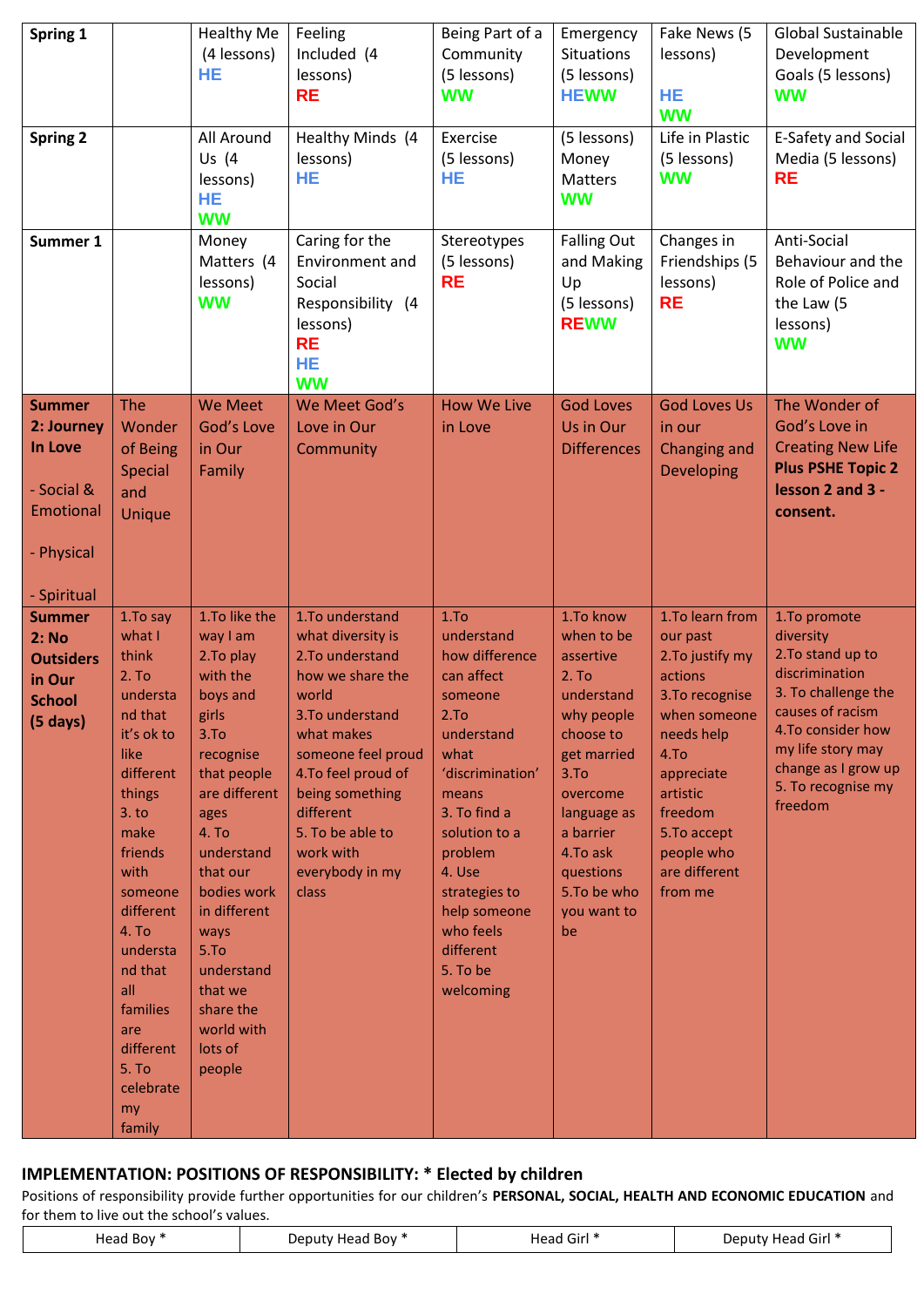| School Council* | Eco Council * | House Captains * | Prefects          |
|-----------------|---------------|------------------|-------------------|
|                 |               | Librarians       | Plav<br>' Leaders |

#### **IMPLEMENTATION: VOTES FOR SCHOOLS**

Half termly debates are held in every class across the school. This provides opportunities for children to explore their own feelings and knowledge of global issues, current affairs and moral challenges. Pupil Voice is valued and these votes offer children the opportunity to 'Be informed, be curious and be heard.'

#### **IMPLEMENTATION: PREVENT THEMES**

Our Values Curriculum supports our children's knowledge, understanding and skills in the following important areas:

**BUILDING RESILIENCE**: Values, Making Choices (right & wrong), Respect for others, Challenging Views, Persuasion & influence, Resolve Conflict, Stereotyping, Showing Initiative, Identifying & Combatting Discrimination

**LIVING IN BRITAIN**: British Values & Culture, Rights & Responsibility (behaviour), Freedom of Speech, Equality, Democracy –Citizens Influencing Democratic processes, Strengths & advantages, Mutual Respect, Individual Liberty, Rule of Law –Respect for law & its protection for individuals, Acceptance of others' beliefs & faiths, Respect for public institutions

**COMMUNITY**: What is community?, My community, The local Community, Acceptance & understanding of different cultural traditions, Diversity, The global community, Migration, Slavery & exploitation, Community Cohesion, Contributing positively

**DIGITAL AWARENESS**: Staying Safe, Internet, Social Media, Social Networking Patterns, Social Networking Pressures

**MEDIA**: Power of the Press, Propaganda –defining, spotting & analysing, Conspiracy Theory, Staying Safe

**EXTREMISM**: What is extremism?, Extremist Ideologies, Hate Crime (including disability), Harassment, Radicalisation, Threats & freedom from harm, Staying Safe in society

**SEXUAL EXPLOITATION**: Respect for self and self-worth

**WORLD FAITH**: Knowledge of main world faiths, Local place of worship (including visits), Meeting others of different faiths –visiting speakers, Acceptance & understanding of different religious traditions

#### **IMPLEMENTATION: RELIGIOUS EDUCATION**

FS – Y6: Religious education is delivered using the Archdiocesan **COME AND SEE** Programme of Study. Each Come and See Topic is taught for 4 weeks, 3 topics per term. In addition, 1 week is dedicated to the study of Judaism and 1 week to Islam. The teaching of other religions for primary-aged children is about how the members of that faith community live as a family and how they worship.

| <b>AUTUMN</b> | <b>DOMESTIC CHURCH</b>                                                                                                                                                                                                                                                                                                                                                                                                                                    | <b>BAPTISM/CONFIRMATION</b>                                                                                                                                                                                                                                                                                                                                                                                                                                                              | <b>JUDAISM</b>                                                                                                                                                                                                                          | <b>ADVENT/CHRISTMAS</b>                                                                                                                                                                                                                                                                                                                                                                                                                                                                                         |
|---------------|-----------------------------------------------------------------------------------------------------------------------------------------------------------------------------------------------------------------------------------------------------------------------------------------------------------------------------------------------------------------------------------------------------------------------------------------------------------|------------------------------------------------------------------------------------------------------------------------------------------------------------------------------------------------------------------------------------------------------------------------------------------------------------------------------------------------------------------------------------------------------------------------------------------------------------------------------------------|-----------------------------------------------------------------------------------------------------------------------------------------------------------------------------------------------------------------------------------------|-----------------------------------------------------------------------------------------------------------------------------------------------------------------------------------------------------------------------------------------------------------------------------------------------------------------------------------------------------------------------------------------------------------------------------------------------------------------------------------------------------------------|
|               | Early Years - MYSELF: God<br>knows and loves each one<br>Year 1 - FAMILIES - God's<br>love and care for every<br>family<br>Year 2 - BEGINNINGS -<br>God is present in every<br>beginning Year 3 -<br>HOMES - God's vision for<br>every family<br>Year 4 - PEOPLE - The family<br>of God in Scripture<br>Year 5 - OURSELVES -<br>Created in the image and<br>likeness of God Year 6 -<br>LOVING - God who never<br>stops loving                            | Early Years - WELCOME:<br>Baptism: a welcome to God's<br>family<br>Year 1 - BELONGING - Baptism:<br>an invitation to belong to<br>God's family Year 2 - SIGNS<br>AND SYMBOLS - Signs and<br>symbols in Baptism<br>Year 3 - PROMISES - Promises<br>made at<br>Baptism<br>Year 4 - CALLED -<br>Confirmation: a call to witness<br>Year 5 - LIFE CHOICES -<br>Marriage, commitment and<br>service<br>Year 6 - VOCATION AND<br>COMMITMENT - The vocation<br>of priesthood and religious life | Early Years - Hannukkah<br>Year 1 - Abraham and Moses<br>Year 2 - Shabbat<br>Year 3 - Synagogue<br>Year 4 - Torah<br>Year 5 - Passover<br>Year 6 - Rosh Hashanah, Yom<br>Kippur                                                         | Early Years - BIRTHDAY: Looking<br>forward to Jesus' birthday<br>Year 1 - WAITING - Advent: a<br>time to look forward to<br>Christmas Year 2 -<br><b>PREPARATIONS - Advent:</b><br>preparing to celebrate<br>Christmas Year 3 - VISITORS -<br>waiting for the coming of Jesus<br>Year 4 - GIFT - God's gift of love<br>and friendship in Jesus<br>Year 5 - HOPE - Advent: waiting in<br>the joyful hope for Jesus, the<br>promised one Year 6 -<br><b>EXPECTATIONS - Jesus born to</b><br>show God to the world |
| <b>SPRING</b> | <b>LOCAL CHURCH</b><br>Early Years - CELEBRATING -<br>People celebrate in Church<br>Year 1 - SPECIAL PEOPLE<br>People in the parish family<br>Year 2 - BOOKS - The books<br>used in<br>Church<br>Year 3 - JOURNEYS -<br>Christian family's journey<br>with Christ Year 4 -<br>COMMUNITY - Life in the<br>local Christian<br>community and<br>ministries in the parish<br>Year 5 - MISSION -<br>Continuing Jesus' mission in<br>diocese (ecumenism) Year 6 | <b>EUCHARIST</b><br>Early Years - GATHERING -<br>Parish family gathers to<br>celebrate Eucharist Year 1 -<br>MEALS - Mass, Jesus' special<br>meal<br>Year 2 - THANKSGIVING -<br>Mass, a special time to thank<br>God<br>Year 3 - LISTENING & SHARING<br>- Jesus gives himself to us<br>Year 4 - GIVING & RECEIVING -<br>Living in communion<br>Year 5 - MEMORIAL SACRIFICE<br>Eucharist as the living<br>memorial of<br>Christ's sacrifice                                               | <b>ISLAM</b><br>Early Years - Special days/<br><b>Ritual objects</b><br>Year 1 - Stories<br>Year 2 - Prayer/home<br>Year 3 - Places for worship<br>Year 4 - Holy Books<br>Year 5 - Beliefs and festivals<br>Year 6 - Belonging & Values | LENT/EASTER<br>Early Year - GROWING - Looking<br>forward to<br>Easter<br>Year 1 - CHANGE - Lent: a time for<br>change Year 2 - OPPORTUNITIES -<br>Lent: an opportunity to start anew<br>Year 3 - GIVING ALL - Lent:<br>remembering<br>Jesus' total giving<br>Year 4 - SELF DISCIPLINE -<br>Celebrating growth to new life<br>Year 5 - SACRIFICE - Lent: a time of<br>aligning with the sacrifice made by<br>Jesus                                                                                               |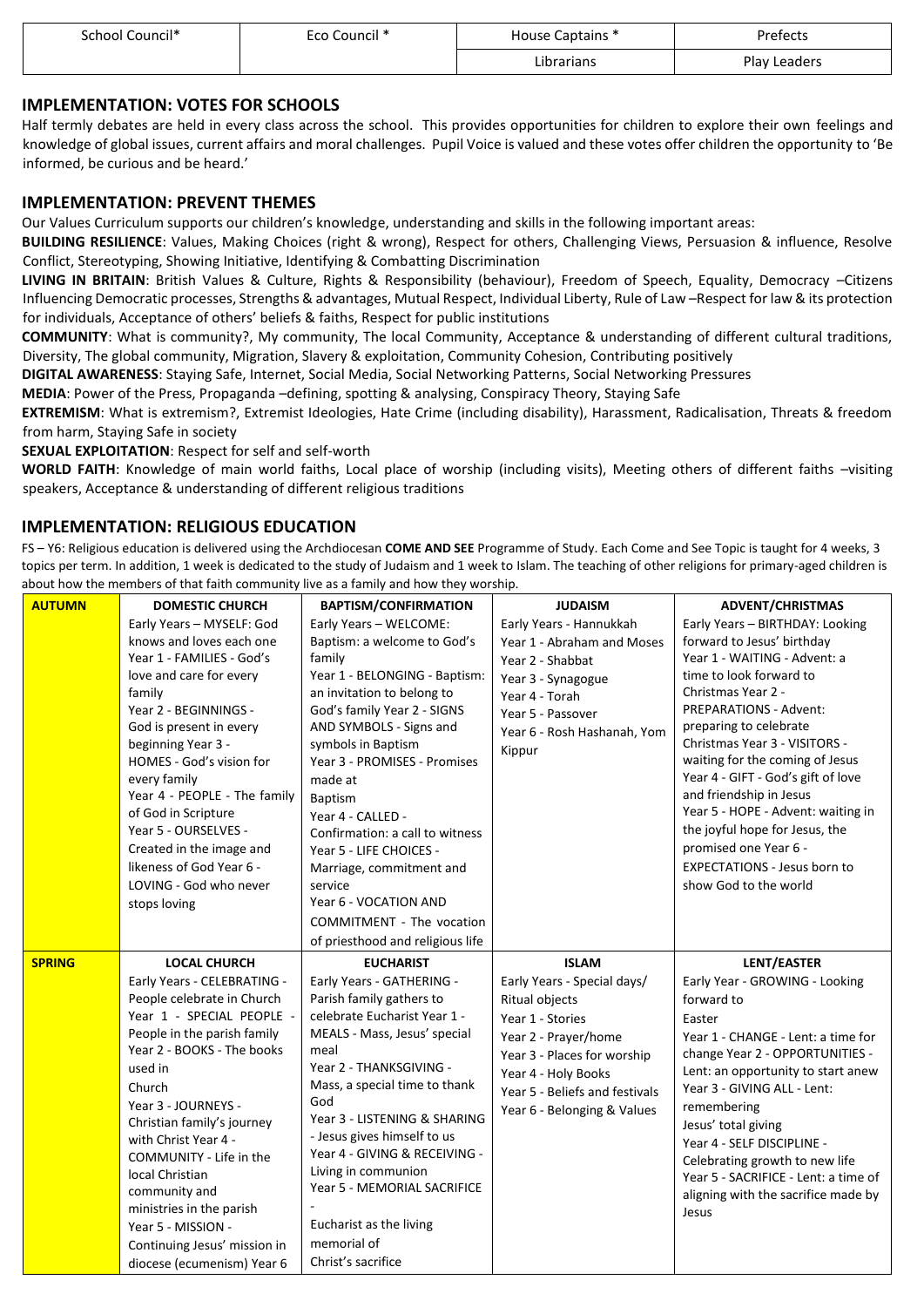|               | - SOURCES - The Bible, the<br>special book for the Church                                                                                                                                                                                                                                                                                                                                                                                                                                                                                    | Year 6 - UNITY - Eucharist<br>enabling people to live in<br>communion                                                                                                                                                                                                                                                                                                                                                                                                                                                                                      | Year 6 - DEATH & NEW LIFE -<br>Celebrating Jesus' death and<br>resurrection                                                                                                                                                                                                                                                                                                                                                                                                                                   |
|---------------|----------------------------------------------------------------------------------------------------------------------------------------------------------------------------------------------------------------------------------------------------------------------------------------------------------------------------------------------------------------------------------------------------------------------------------------------------------------------------------------------------------------------------------------------|------------------------------------------------------------------------------------------------------------------------------------------------------------------------------------------------------------------------------------------------------------------------------------------------------------------------------------------------------------------------------------------------------------------------------------------------------------------------------------------------------------------------------------------------------------|---------------------------------------------------------------------------------------------------------------------------------------------------------------------------------------------------------------------------------------------------------------------------------------------------------------------------------------------------------------------------------------------------------------------------------------------------------------------------------------------------------------|
| <b>SUMMER</b> | <b>PENTECOST</b><br>Early Years - GOOD NEWS -<br>Passing on the Good News of<br>Jesus<br>Year 1 - HOLIDAYS AND<br>HOLYDAYS - Pentecost: feast<br>of the Holy Spirit<br>Year 2 - SPREAD THE WORD -<br>Pentecost: a time to spread<br>the<br>Good News<br>Year 3 - ENERGY - Gifts of the<br>Holy<br>Spirit<br>Year 4 - NEW LIFE - To hear<br>and live<br>the Easter message<br>Year 5 - TRANSFORMATION -<br>Celebration of the Spirit's<br>transforming power<br>Year 6 - WITNESSES - The<br>Holy Spirit enables people to<br>become witnesses | <b>RECONCILIATION</b><br><b>ANOINTING OF THE SICK</b><br>Early Years - FRIENDS - Friends<br>of Jesus Year 1 - BEING SORRY<br>- God helps us choose well<br>Year 2 - RULES - Reasons for<br>rules in the Christian family<br>Year 3 - CHOICES - Importance<br>of examination of conscience<br>Year 4 - BUILDING BRIDGES -<br>Admitting wrong, being<br>reconciled with God and each<br>other<br>Year 5 - FREEDOM &<br><b>RESPONSIBILITY</b><br>Commandments enable<br>Christians to be free &<br>responsible<br>Year 6 - HEALING - Sacrament<br>of the Sick | UNIVERSAL CHURCH<br>Early Years - OUR WORLD - God's<br>wonderful world<br>Year 1 - NEIGHBOURS - Neighbours<br>share God's world<br>Year 2 - TREASURES - God's<br>treasure; the world<br>Year 3 - SPECIAL PLACES - Holy<br>places for Jesus and the Christian<br>community Year 4 - GOD'S PEOPLE<br>- Different saints show people<br>what God is like Year 5 -<br>STEWARDSHIP - The Church is<br>called to the stewardship of<br>Creation Year 6 - COMMON GOOD<br>- Work of the worldwide Christian<br>family |

#### **IMPLEMENTATION: SACRAMENTAL PREPARATION: ALL THAT I AM**

Our school works in partnership with parents and our Parish to prepare our children for the sacraments of Reconciliation and Holy Communion. This programme provides our children with further opportunities to choose and develop their personal value systems and their **PERSONAL SOCIAL, MORAL, SPIRITUAL AND EMOTIONAL HEALTH.**

| Parents': Registration: Fisher More Hall | Family meeting: Enrolment Mass: Church    | Session 1: Come to the Water: Church        |
|------------------------------------------|-------------------------------------------|---------------------------------------------|
| Session 2: Called By Name: School        | Session 3: Come Back To Me: School        | First Reconciliation: Church                |
| Advent & Christmas: Nativity             | Session 4: Holy Spirit the Helper: School | Session 5: Teach Us To Pray: School         |
| Session 6: Jesus Gathers Us: School      | Lent/Easter: Stations of the Cross        | Session 7: Mary, The First Disciple: School |
| <b>Communion Masses</b>                  | Parish Mas                                |                                             |

#### **IMPLEMENTATION: SCHOOL COUNCIL & ECO COUNCIL**

Our curriculum is organised so as to enable our children to explore local and world issues around sustainable development, and its potential impact on the economy and the environment, and to develop their perception and understanding of themselves as global citizens.

Our School and Eco councils ensure that these values are reflected in our actions as a school community and are the drivers behind Eco friendly initiatives such as water & energy conservation, recycling and waste reduction and increasing biodiversity within the school grounds.

#### **IMPLEMENTATION: SCHOOL HOUSES**

| <b>St George April</b><br>23rd | <b>St. Patrick March 17th</b> | <b>St. David March</b><br>-- | <b>St. Andrew November30th</b> |
|--------------------------------|-------------------------------|------------------------------|--------------------------------|
|--------------------------------|-------------------------------|------------------------------|--------------------------------|

Children starting in our school become a member of one of our four School Houses and remain in that House until they leave our school. Our House system supports our children's **PERSONAL, SOCIAL, HEALTH AND ECONOMIC EDUCATION** and provides a focus which encourages our children to be good friends, to work hard and behave well and to make a positive contribution as citizens. It also provides a framework for intra-school competition across many areas of the curriculum. Each House has 2 Y6 House Captains. Points are awarded by all staff for excellence in any area of school life and the winning house is announced during Friday assembly. House trophies are displayed in the entrance in1<sup>st</sup>, 2<sup>nd</sup>, 3<sup>rd</sup> 4<sup>th</sup> order On the feast day of their house, the children are allowed to wear a token item of clothing in their House colour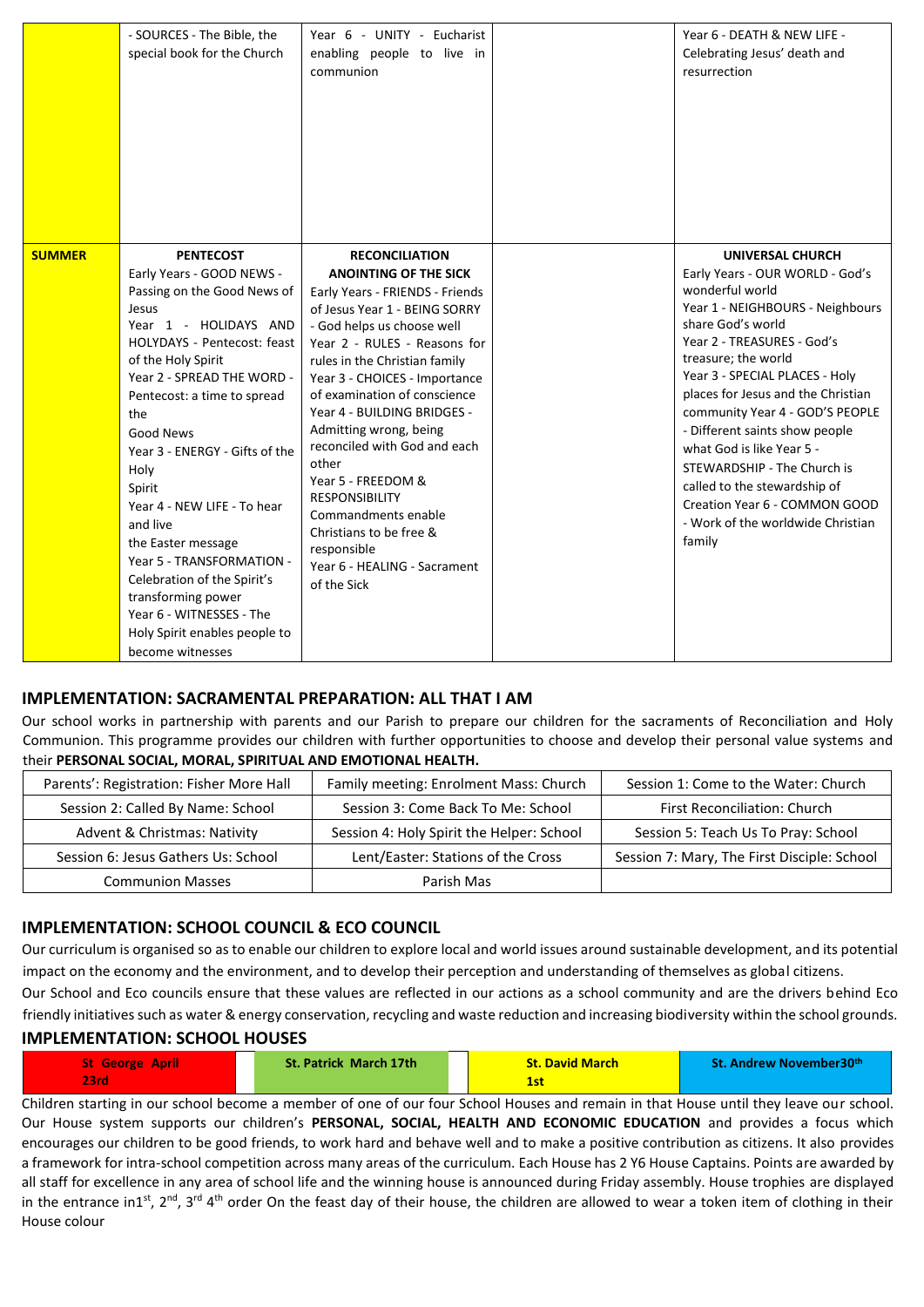#### **IMPLEMENTATION: SCHOOL VISITS & VISITORS WHICH PROMOTE OUR VALUES**

We organise our curriculum so as to include visits and visitors which help promote our values and our children's **PERSONAL, SOCIAL, HEALTH AND ECONOMIC EDUCATION**. These include:

| <b>FOUNDATION STAGE</b>                                                                                  |                                                                                                                                          | <b>YEAR1</b>                             |                                                                                                                             | <b>YEAR 2</b>                                                                                     |                                                                                                                                                                |
|----------------------------------------------------------------------------------------------------------|------------------------------------------------------------------------------------------------------------------------------------------|------------------------------------------|-----------------------------------------------------------------------------------------------------------------------------|---------------------------------------------------------------------------------------------------|----------------------------------------------------------------------------------------------------------------------------------------------------------------|
| Calderstones Park, Church, Theatre, Farm, Museum,<br>Zoo                                                 |                                                                                                                                          | Local area, Calderstones Park, Cathedral |                                                                                                                             | Church, Unity Theatre, Chester Zoo, IM Marsh,<br><b>Calderstones Park, Member of Hindu Temple</b> |                                                                                                                                                                |
| <b>YEAR 3</b>                                                                                            |                                                                                                                                          | <b>YEAR 4</b>                            | <b>YEAR 5</b>                                                                                                               |                                                                                                   | <b>YEAR 6</b>                                                                                                                                                  |
| Calderstones Park, Synagogue,<br>Mosque, World Museum, Muslim<br>students from St Hilda's, Deaf Football | Young Voices Manchester, World<br>Museum, Beechside Nursing Home,<br>Theatre, Church, Muslim students from<br>St Hilda's,, Deaf Football |                                          | Theatre, JMU Sports Centre, Cycling:<br><b>Bikeability, Muslim students from St</b><br>Hilda's, Indian dance, Deaf Football |                                                                                                   | PGL Residential, Retreat to Animate,<br>Theatre, Personal Safety trainer, First<br>Aid trainer, Transition, Deaf Football,<br>Muslim Students from St Hilda's, |

#### **IMPLEMENTATION: HEALTH & SAFETY AND SAFEGUARDING**

Approved venues and transport are used for all off site activities linked to our Values Curriculum and Evolve and Risk Assessments are completed. Appropriate staff supervision ratios are ensured.

#### **IMPLEMENTATION: STAFF DEVELOPMENT**

Our school maintains the culture, training, partnerships and levels of resources necessary to ensure the continuous development of all aspects of our Values Curriculum.

**INDUCTION:** All new staff members are given copies of the School's policies and handbooks and the Values Curriculum Lead, who is a member of the Senior Leadership Team, is always available for further advice and support if necessary. As each member of staff works alongside another in a year group, advice from the experienced member of staff that you work alongside is also available.

**DEVELOPMENT:** The Values Curriculum is a regular agenda item on both Senior Leadership Team and Staff meetings. INSET is also used for updates and training in this area. Key staff attend Local Authority and other agency training.

## **IMPACT**

As a consequence of our commitment to our Values Curriculum:

#### **OUR CURRICULUM**

- Recognizes the unique value of every child and supports the formation of the whole person
- Promotes the development of discernment, critical thinking, **d**eep learning and wisdom.
- Encourages our children to serve the common good of society.

#### **OUR CHILDREN**

- Have equal access to a relevant and accessible curriculum and a range of pedagogy which support them to achieve their full potential with regards to their **PHYSICAL, SOCIAL, HEALTH, ECONOMIC**, **SPIRITUAL, MORAL, EMOTIONAL AND INTELLECTUAL**  development.
- Accept their right to be the best person that they can be and to accept their responsibilities to help others to achieve this.
- Have a strong sense of social justice and actively contribute to a range of local, national and international communities.

#### **OUR SCHOOL IS**

- A community which lives out the Gospel Values of love and reconciliation
- A welcoming, friendly, bright, lively and happy place where children feel **SAFE** and where **BEHAVIOUR FOR LEARNING** is embedded.
- An **INCLUSIVE SCHOOL** where all are treated equally and fairly and given equality of opportunity and voice regardless of gender, religion, additional need, disability or race.
- An **ACHIEVING SCHOOL** in which success and achievement are promoted and all of our children are supported to set high standards for themselves and to work hard to achieve these.
- A HEALTHY SCHOOL in which we ensure the physical, social spiritual and emotional education and development of our children through both our curriculum and extra curricula provision.
- An active **PARTNER** with parents, the Parish and the wider community to continuously improve all aspects of our provision.